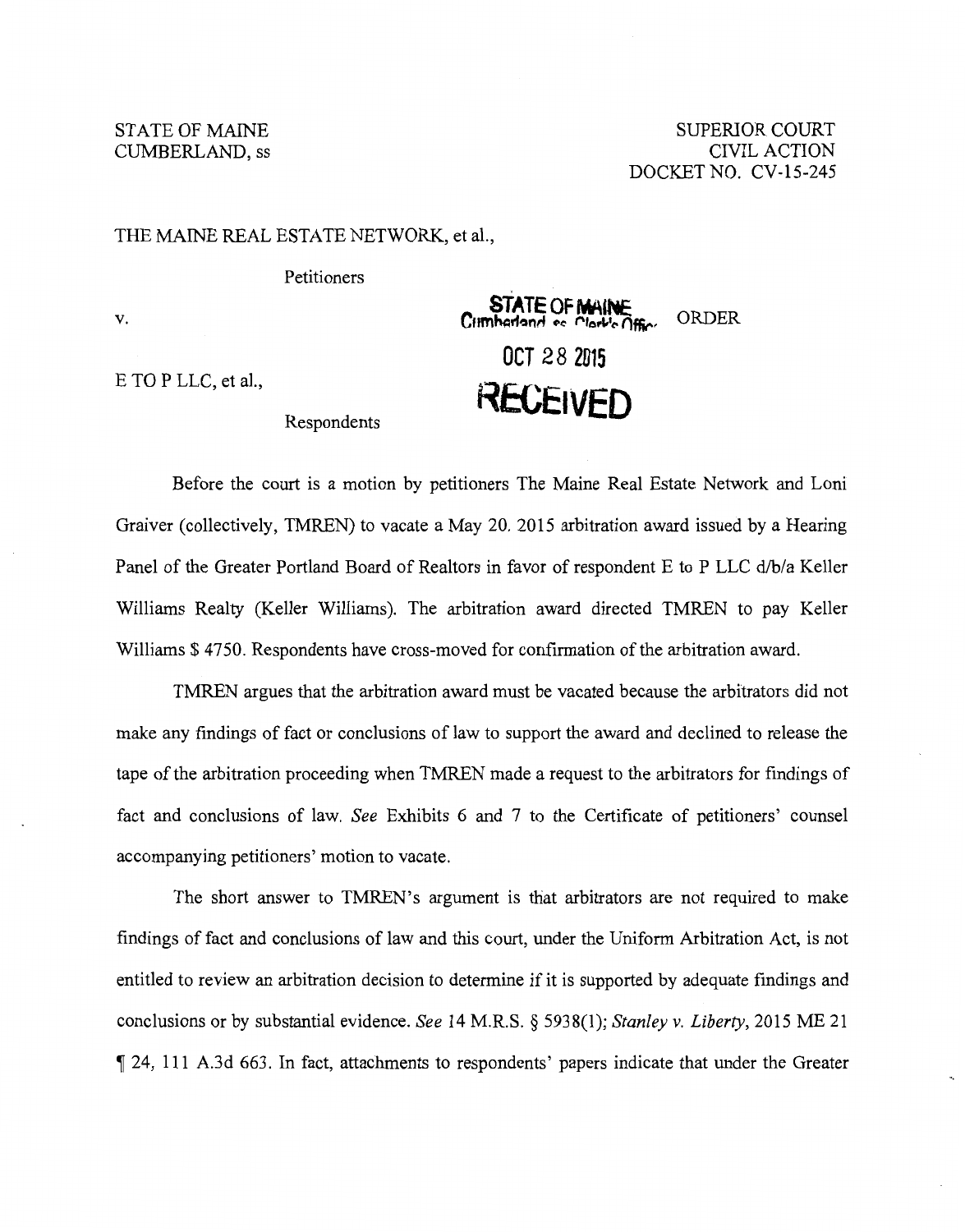Portland Board of Realtors Code of Ethics and Arbitration Manual, arbitrators shall not make any factual findings to accompany awards except in cases where ethical violations are alleged.

TMREN contends that the arbitrators' failure to make findings and failure to provide the tape of the hearing brings this case within the scope of permissible review under 14 M.R.S. § 5938(1)(D):

> [T]he court shall vacate an award where D. The arbitrators refused to postpone the hearing upon sufficient cause being shown therefore for refused to hear evidence material to the controversy or otherwise so conducted the hearing, contrary to the provisions of section 5931, as to prejudice substantially the rights of a party.

However, TMREN is not alleging that the arbitrators refused to postpone the hearing or that they refused to hear evidence material to the controversy. Nor is TMREN arguing that the arbitrators conducted the hearing contrary to the provisions of section 5931.<sup>1</sup> Nothing in section 5931 dictates that arbitrators must issue findings of fact and conclusions of law.

TMREN's arguments, therefore, constitute an attempt to bootstrap a requirement that arbitrators make findings of fact and conclusions of law when they render their decision into the requirement that arbitrators may not conduct the hearing in a manner that substantially prejudices the rights of a party. Because TMREN is not challenging the manner in which the hearing was conducted, its reliance on  $\S$  5938(1)(D) is unavailing.

The court understands TMREN's unhappiness with the refusal by the arbitrators to release the tape of the proceedings, which detracts from the transparency of the proceedings. However, where TMREN is not challenging an alleged denial of due process in the way the hearing was conducted, the court cannot vacate the decision based on the failure to release the

 $1$  14 M.R.S. § 5931 requires (1) that arbitrators give notice of the hearing, (2) provides that the parties are entitled to be heard, to present evidence, and to cross-examine witnesses, and (3) specifies that arbitration decisions shall be rendered by a majority.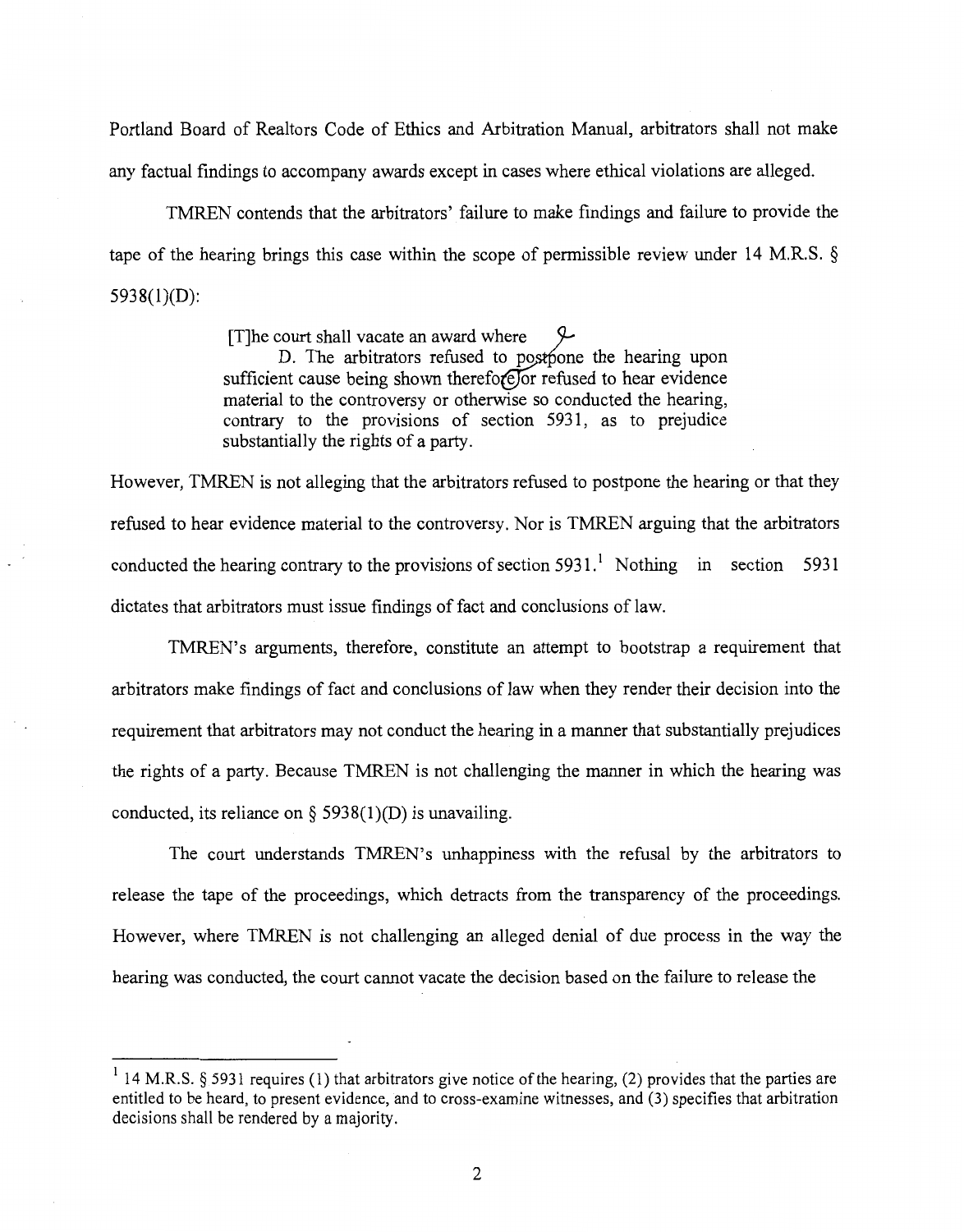tape. *Leete & Lemieux P.A. v. Horowitz*, 2012 ME 71 ¶13, demonstrates that a record of the proceedings – if one was created – would allow review pursuant to  $\S$  5938(1)(D) of "any evidentiary issues or procedural problems that arose during the arbitration hearing." In this case, however, TMREN is not basing its claim on alleged evidentiary issues or procedural problems that arose during the arbitration hearing. Accordingly, its motion to vacate must be denied, and respondents' motion to confirm the award must be granted.

The arbitration request made by TMREN (Exhibit 1 to the Certificate of petitioners' counsel accompanying petitioners' motion to vacate,  $\parallel$  5) stated that in the event that TMREN did not comply with the arbitration award and "it is necessary for any party ... to obtain judicial confirmation and enforcement" of the award, TMREN agreed to pay the reasonable costs and attorneys fees incurred in obtaining such confirmation and enforcement. Respondents have requested an award of costs and attorneys fees pursuant to that provision.

Accordingly, respondents shall be permitted to file a motion for the award of costs and attorneys fees within the deadline specified by M.R.Civ.P. 54. That request shall include appropriate justification for the hourly rate requested and the number of hours expended. TMREN shall have 21 days in which to oppose any such motion.

The entry shall be:

Petitioners' motion to vacate the arbitration award is denied. Respondents' motion to confirm the arbitration award is granted. Procedural order entered with respect to application for attorneys fees. The clerk is directed to incorporate this order in the docket by reference pursuant to Rule 79(a).

Dated: October  $2\frac{5}{3}$ , 2015

Thomas D. Warren

Justice, Superior Court

**STATE OF** *WHINE*<br>Cumhadand se Clark's Office **OCT 28 2015 "<ECEIVED** <sup>3</sup>